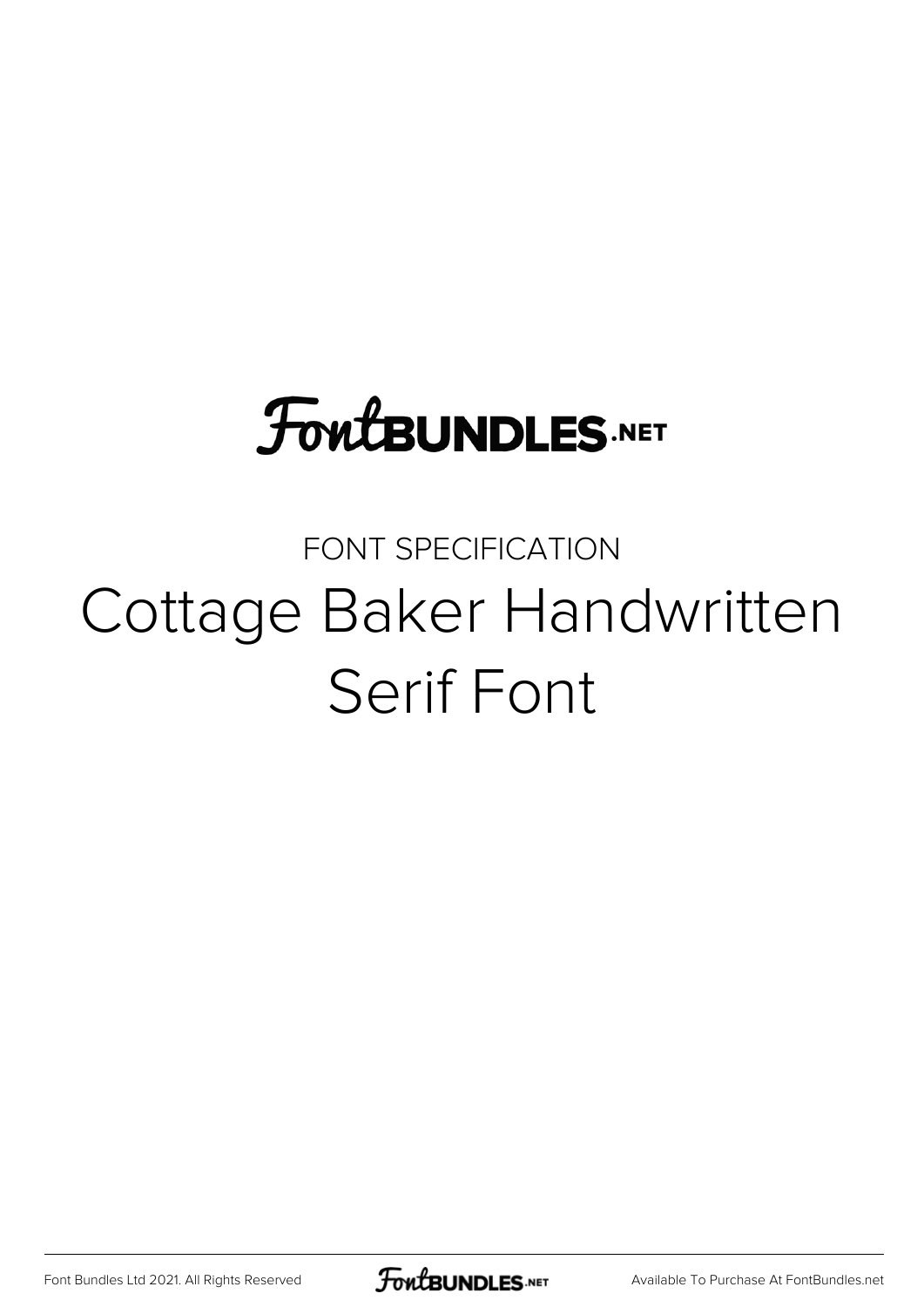#### Cottagebaker - Medium

**Uppercase Characters** 

## ABCDEFGHIJKLMNOP QRSTUVWXYZ

Lowercase Characters

## abcdefghijkImnopqrs tuvwxyz

**Numbers** 

#### 0123456789

**Punctuation and Symbols** 

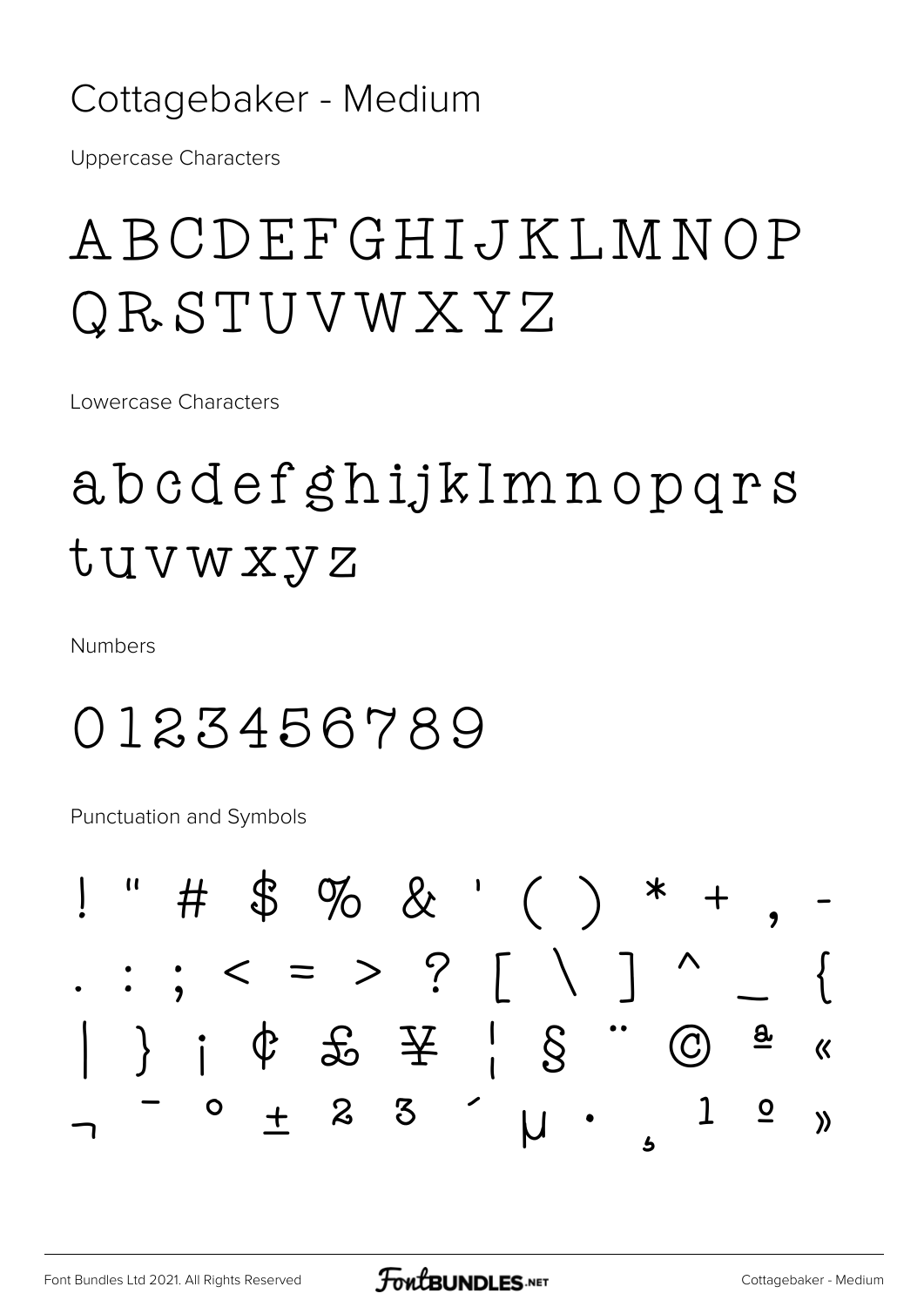

All Other Glyphs